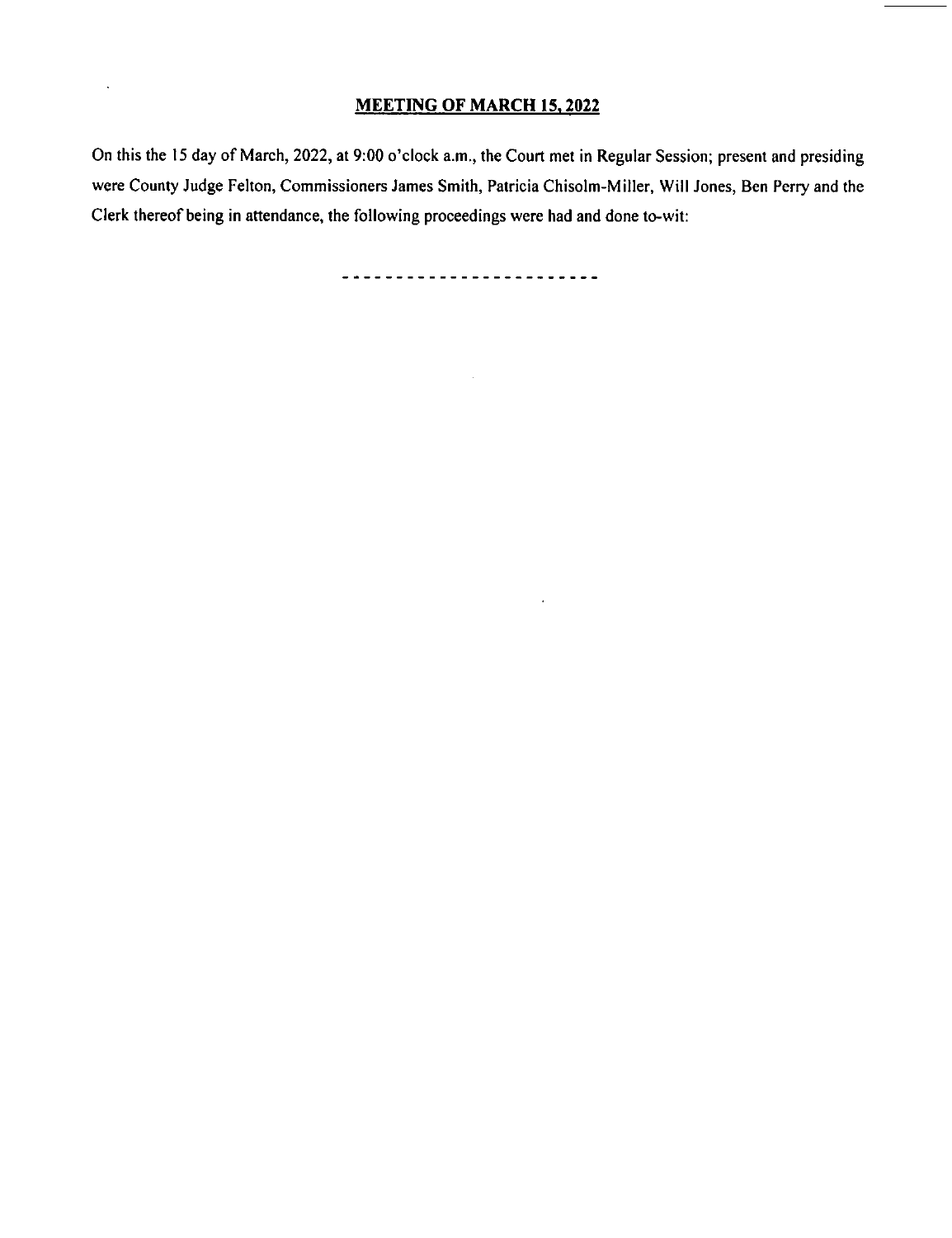#### NOTICE OF MEETING OF THE MCLENNAN COUNTY COMMISSIONERS COURT

NOTICE IS HEREBY GIVEN that, in accordance with the Government Code, Chapter 551,( known as the Open Meetings Act), as amended, a regular meeting of Commissioners' Court, the governing body of McLennan County, will be held on Tuesday, the 15th day of March, 2022 at 9:00 o'clock a.m. in the Commissioners' Courtroom, 1st Floor, West Wing, McLennan County Courthouse, 501 Washington, City of Waco, Texas, at which time, the subjects below will be considered and potentially acted upon.

ViDEOCONFERENCE NOTICE: A quorum ofCommissioners Court will meet in person in the Commissioners' Courtroom. A limited number of the Court Members may attend remotely pursuant to Texas Government Code, Section 551. 127

The opportunity to view and hear the meeting as well as the process if one wishes to address the Commissioners Court remotely is available at: https://tx-mclennancounty.civicplus.com/1121/Commissioners-Court-Online-Meeting-Infor

#### AGENDA

### A. Proof of Posting of Notice

B. Moment of Silence/ Invocation and Pledge

### C. Public Comments

- D. Proclamations/ Resolutions:
	- 1. Proclamation Recognizing and Honoring Detective Michael Hutchinson on his Service to McLennan County
	- 2. Ratification of Proclamation "In Loving Memory" of Mr. Edward Allen "The Flea" Bell
	- 3. Ratification of Proclamation" in Loving Memory" of Mr. James McCoy
	- 4. Proclamation Recognizing and Honoring "The Sigma PHI Chapter of CHI ETA PHI Sorority, Incorporated, 56th Middlesouth Regional Conference"
	- 5. Proclamation Recognizing and Celebrating "National Therapy Animal Day"
	- 6. Proclamation Acknowledging the Month of April 2022 as Drive Electric Earth Month

#### E. Consent Agenda:

- 1. Approval of Minutes of Prior Meeting(s); Recording into the Court Minutes of Previously Approved Documents; Recordation of Items Not Requiring Court Action
	- a. Recording of Beneficiary Agreement with Waco Family Practice Foundation( re: American Rescue Plan Act)
	- b. Recording of Memorandum of Agreement with Baylor University through the Department of Psychology and Neurosciences (re: Psychological Assessments and Counseling Services Practicum of McLennan County Indigent Healthcare Program)
	- c. Recording of Business Associate Agreement with Medimpact Healthcare Systems, Inc.
	- d. Recording of Memorandum of Understandings with Texas State Technical College (TSTC), McLennan Community College( MCC), and Baylor University( re: Collaborative Internship Programs)

#### 2. Financial Obligations of McLennan County:

- Authorization for County Treasurer to Pay County Checks / Wire / Electronic Transfers Issued Since the Last Authorization
- 3. Human Resources/ Salary Matters( Payroll Status Forms or Changes):
	- a. County Sheriff:
		- 1) Regarding Retiree Rehire
		- 2) Regarding Filling Vacancies Prior to Accrual Exhaustion
- Authorization / Ratification of RFP's, RFQ's, and Bids Advertisements; Publications; Public / Legal Notices

## 5. Travel and Education Requests:

- a. Information Technology
- 6. Recording of Educational Certificates; Recording of Department Head Affidavits; Recording of Departmental Reports; Acceptance or Approval of Official Bonds, Conflict Statements, or Other Such items Required to be Submitted to the Court by Public Officials:
	- a. Tax Assessor/ Collector: Recording of Detailed Deposit Distribution Report, January 2022
	- b. Constable, Precinct 1: Recording of Racial Profiling Report (re: Texas Code of Criminal Procedure, Chapter 2)
	- c. Commissioner, Precinct I: Recording of County Judges& Commissioners Association of Texas Education Certificate of Completion
	- d. Commissioner, Precinct 4: Recording of County Judges& Commissioners Association of Texas Education Certificate of Completion
	- e. McLennan County Children' s Protective Services Board: Recording of Detailed Transaction Report, February 2022
	- f. County Treasurer:
		- 1) Recording of McLennan County Investment Report, February 2022
		- 2) Monthly Treasurer's Report, February 2022
		- 3) Recording of Continuing Education Certifications/ Certificates of Compliance
	- g. Commissioner, Precinct 3:' Recording of County Judges& Commissioners Association of Texas Education Certificate of Completion
- 7. Burn Ban Approval, Extension, or Termination
- 8. Authorization of McLennan County Credit Card Purchases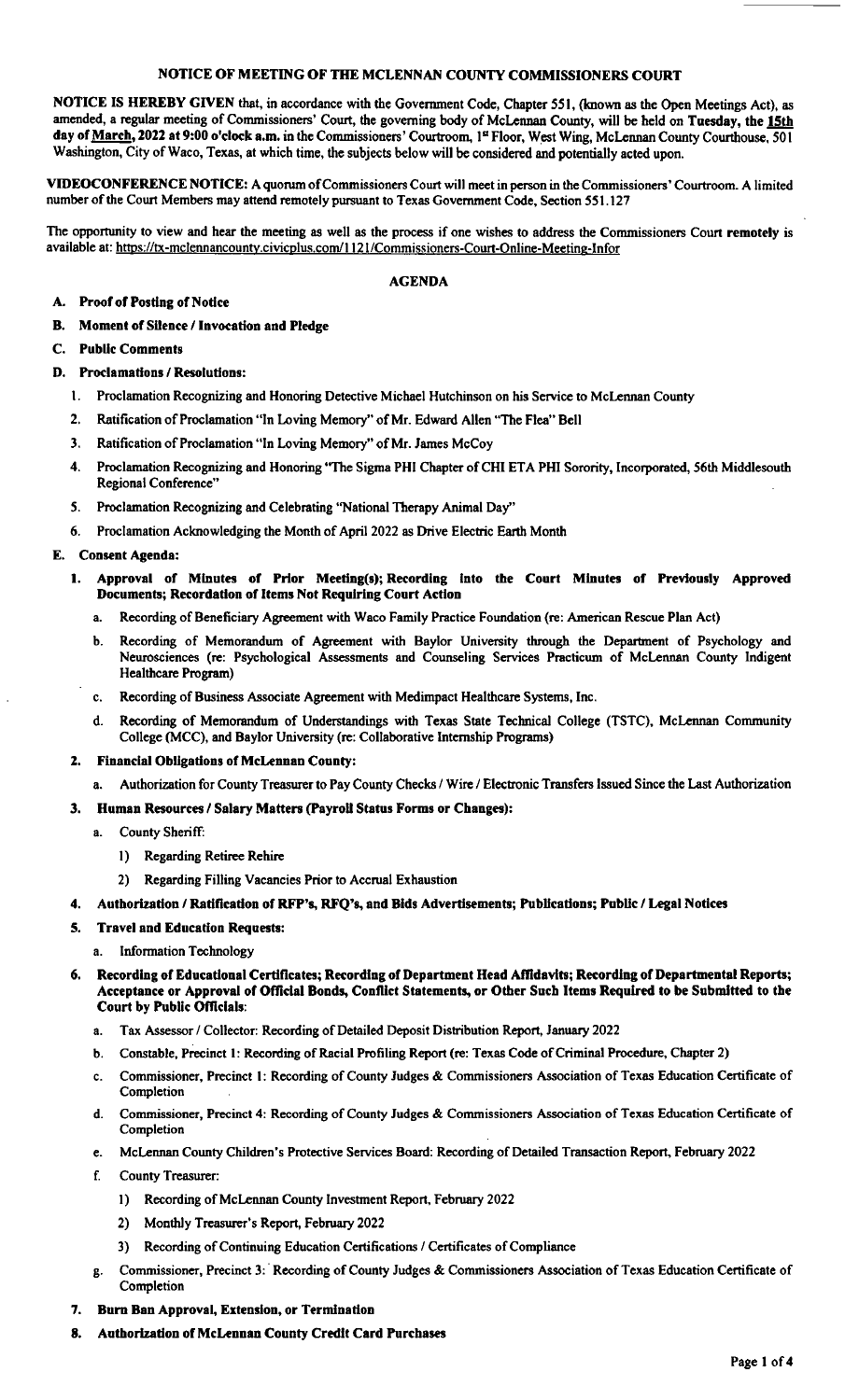# 9. Authorization of Tax Resale Deed and Deletion of Uncollectable District Court Costs, if any:

- a. MCAD # 280271010006000: Being Lot 5, Block 6, Lincoln Park Addition, City of Waco, McLennan County, Texas
- b. MCAD # 280285010002036: Being Lot B1, Block 11, J. Matthews Subdivision, City of Waco, McLennan County, Texas

# F. Budget, Budget Amendments/Transfers/Changes, Additional Revenue Certifications, Expenditure Requests:

# 1. Regarding the FY 22 Budget:

- a. Justice of the Peace, Precinct I Place 2( Fund 140)
- b. 2022 Zoo Bond / Permanent Improvement Fund (Fund 420)
- c. Certification of Local Government Code 111. 07075 Special Budget for Revenue Received After Start of Fiscal Year and related Budget Amendment (re: Proceeds from City of Leroy Agreement / Road & Bridge, Precinct 3)
- d. County Wide
- e. Information Technology: IT Assessment Fund for Engineering
- f. 2021 Certificates of Obligation/ Permanent Improvement Fund( Fund 421)
- g. Tax Office: Authorization of Change Fund Increase
- G. Bids, RFP's, RFQ's, Quotations for Goods and Services:

# Discussion and/or Action regarding Bid on Roadside Cleanup

# H. Contracts, Interlocal Agreements, and Memorandums of Understanding; Purchase, Lease, or Acquisition of Goods, Equipment or Services, including any Financing Thereof:

- 1. Authorization of Sales Order Agreements and Service Agreements with CTWP:
	- a. Regarding Justice of the Peace, Precinct 1, Place 2 Copier
	- b. Regarding County Court @ Law# 2 Copier
- 2. Authorization of Monitoring Agreement Renewal with L&M Electronics (re: Justice of the Peace, Precinct 3)
- 3. Authorization of Engagement Letter with Gabriel, Roeder, Smith& Co( GRS) and North Central Texas Council of Governments (NCTCOG) (re: Other Post Employment Benefits (OPEB) and Governmental Accounting Standards Board (GASB) 75 Valuation Reports)
- 4. Authorization of Engagement Letter with Pattillo, Brown,& Hill, LLP( re: Audit of Financial Statements and Compliance Over Major Federal and State Award Programs for the Period/Year ended September 30, 2021)
- 5. Authorization of Rider to Terms of Service with ArchiveSocial (re: Social Media Archiving Solution for Record Keeping and SB944 Compliance)
- 6. Authorization ofCustomer Service Agreement Extension with RW Lone Star Security, LLC( re: Document Shredding Services for Highway 6 Jail)
- I. Waco-McLennan County Economic Development Corporation (WMCEDC): Authorization of Agreements; Consulting Services; Proposed Projects/ Program Project Agreements/ Amendments/ Pay Applications:
	- I. Authorization of Revisions to Financial Documents including Affidavit of Understanding and Wells Fargo Corporation Account Resolution/ Agreement

## J. Capital Improvement, Repair, Maintenance Projects and Construction Projects:

- I. Regarding the Mart Water Project Street Repair/ Agreement with the City of Mart: Authorization of Third and Final Payment Request
- 2. Regarding ADA Renovations to MHMR Crisis Center (Bid 21-003) / Agreement with HCS, Inc. Commercial General Contractor: Authorization of Payment Application #10
- 3. Regarding Speegleville Road Improvement Project( Bid 20-004)/ Agreement with Knife River Corporation- South:
	- a. Authorization of Application for Payment No. 19
	- b. Authorization of Application for Payment No. 20
	- c. Authorization of Application for Payment No. 21 (Final)
- d. Authorization of Change Order No. 1

## K. Real Estate, Right of Way, and Easements:

## Grants / Grant Proposals:

- Regarding the U.S. Department of Treasury Coronavirus Local Fiscal Recovery Fund / American Rescue Plan Act (ARPA): Discussion and/or Action regarding Eligible Expenses and/or Funding Guidelines; Reporting Requirements; Funding Requests; Subrecipient/Beneficiary Agreements; Grant Updates/Reports; Any Action Necessary to Comply with Grant Funding; Agreements for Administration of Grant or Consulting Services; related Matters
	- Discussion and/or Action on ARPA Funding Requests and/or Related Agreements:
		- 1) Meals on Wheels Waco
	- b. Regarding the Beneficiary Agreement with Trinity Sports Organization: Authorization of Jay-Tex Home Improvement Invoices:
		- 1) Regarding Invoice 1001 / Paint Prep
		- 2) Regarding Invoice 1002/ Kitchen
		- 3) Regarding Invoice 1004/ Front Desk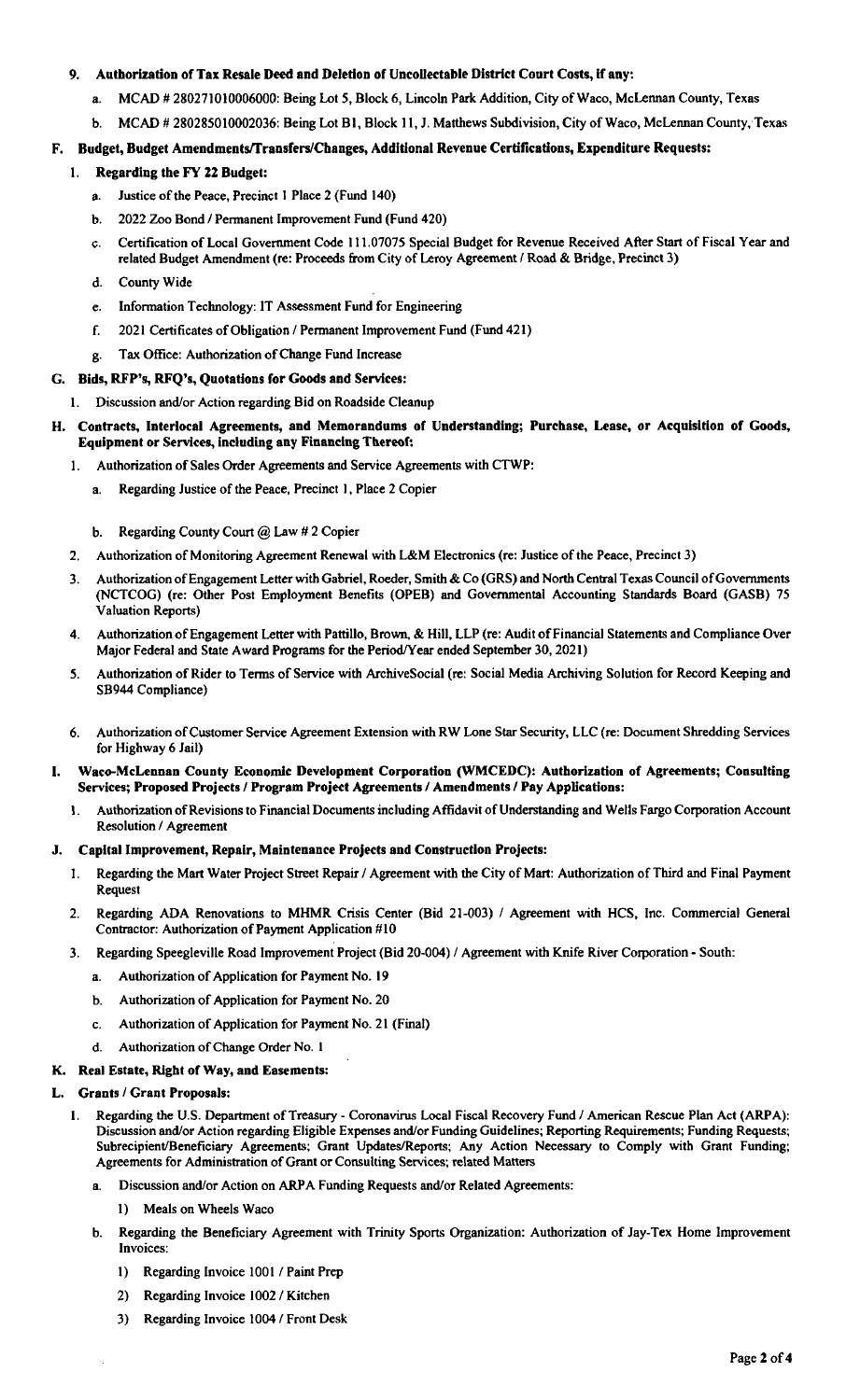- 2. Regarding U.S. Department of Treasury Emergency Rental Assistance Program (ERA2):
	- a. Ratification of Request for Additional Funding
	- b. Ratification of Assurances of Compliance with Civil Rights Requirements Document
	- c. Recording of Economic Opportunities Advancement Corporation( EOAC) Reports for February( re: ERA i & ERA 2)
- 3. Regarding the Texas Indigent Defense Commission- indigent Defense Improvement Grant Program: Acceptance of Statement of Grant Award (re: Mental Health Managed Assigned Counsel Program / Grant Number 212-22-D17)
- 4. Regarding the State Criminal Alien Assistance Program( SCAAP): Authorization of FY 21 Grant Application Submission
- M. Department/Office-Specific Requests, Presentations or Items for Discussion and Possible Action (To the Extent Not Addressed Above):
	- 1. Information Technology: Discussion and/or Action regarding Cyber Security Training Exemptions for House Bill 1118/ House Bill 3834
	- 2. Heart OTexas Fair/ Extraco Events Center: Authorization of Air Handler Unit Repair
	- 3. County Treasurer: Annual Adoption of Authorized Brokers
	- 4. Specialty Court: Authorization of Order Accepting Donations (ref: Local Government Code 81.032)
	- 5. Purchasing: Authorization of On- Line Auction with Rene Bates, related Ad, and Order Declaring Certain Property as Surplus and Authorizing Disposition of Same (ref: Local Government Code 263)

#### N. Additional Items for Discussion and Potential Action:

- 1. Discussion and/or Action on Matters Regarding COVID-19 including but not limited to Staffing, Emergency Appropriations, Precautions and Plans, Restrictions to Prevent the Spread of COVID-19, Personnel Compensation and Benefit Matters, Health and Safety Procurements, Technology Procurements for Criminal Justice System to Allow for Operations to Continue Safely, Technology Procurements to Allow for Remote Meeting Participation, Reports on Progression of COVID- 19, and related matters
- 2. Authorization of Appointment to the McLennan County Children's Protective Services Board
- 3. Discussion and/or Action regarding Robinson Industrial/Business Park Project including Interlocal Cooperation Agreement with the City of Robinson
- 4. Discussion and/or Action regarding McGregor Industrial Park Project including Interlocal Cooperation Agreement with the City of McGregor
- 5. Public Power Pool: Discussion and/or Action regarding Procurement Proposal for Electric Power Supply
- 6. Discussion and/or Action regarding Proposed Inspection Standards for Volunteer Fire Departments
- 7. McLennan County Group/ Employee Health Insurance Committee: Authorization of Committee Member Selection
- 8. Authorization of Refund Request for Overpayment of Real Estate Taxes( ref: Section 31. 1 I( a) of the Texas Property Tax Code)
- 9. Discussion and/or Action regarding Designation of Video Conference Space as Flex Space
- 10. Authorization of Amendment to the Social Media Account Management Policy

#### O. Americans with Disabilities Compliance Project:

1. Authorization of Professional Services Invoice: CP&Y (re: ADA Study / Report for February)

# P. McLennan County Venue Project: Authorizations for Phase I, II and/or Phase III, including but not limited to:

- 1. Regarding the Architectural Services Agreement with Populous: Authorization of Professional Services Invoices, Pay Applications, Schematic Design Documents; Acceptance of Reports, Updates, related matters
- 2. Regarding the Construction Manager at Risk Agreement with John W. Erwin General Contractor, Inc.: Authorization of Applications and Certificates for Payment, Agreement Addendums, Design Documents; Acceptance of Reports, Updates, related matters
- 3. Discussion and/or Action regarding Dedication Monument
- 4. Regarding the Area B Demolition Project / Professional Civil Engineering Services Proposal with Walker Partners, LLC: Authorization of Engineering / Surveying Services Invoice (re: Services through 1/25/22 / Invoice No. 0103140.03-21797)

# Q. McLennan County Radio Tower Project/ Multiple Site Expansion to Existing Simulcast Communication System:

- I. Authorization of Invoice from Sabre industries( re: Tower Construction at the Road& Bridge, Precinct 4)
- R. Work Session Items( unless otherwise identified above, no action will be taken, but these matters will be discussed):
	- 1. Discussion regarding Criminal Justice Issues: Updates on the Electronic Monitoring Program; Coordinating the McLennan County Criminal Justice System/ Criminal Justice Process/ Veterans & Mental Health Courts; Courthouse Security; Public Nuisance Reporting& Enforcement Process; Reintegration Programs; Updates from the Associate Judge; related matters
	- 2. Discussion regarding Capital Expenditures: including Time Schedule for Capital Outlay / Recommendations from the Finance Committee on the Spending Policy/ Equipment Financing, related matters
	- 3. Discussion regarding County Property: including Space Availability & Utilization of County Buildings/Law Library, Utilization Planning, Consultant, Joint Facilities Master Plan or Study; Space and Office Allocations; Tradinghouse Lake/Park; Tradinghouse Pavilion Rental; Updates regarding ADA Capital Improvements; Updates regarding Road Projects including Speegleville Road, and/or Chapel Road; County Off-System Bridge Repair/Maintenance, Judicial Center Feasibility Study, related matters
	- 4. Discussion regarding Rural Transit District: including Rural/Public Transportation Updates / Reports, related matter
	- 5. Discussion regarding Voting Machine Equipment/ Upgrades
	- 6. Discussion regarding State and Local Coronavirus Fiscal Recovery Funds
	- 7. Discussion regarding Workforce Training Programs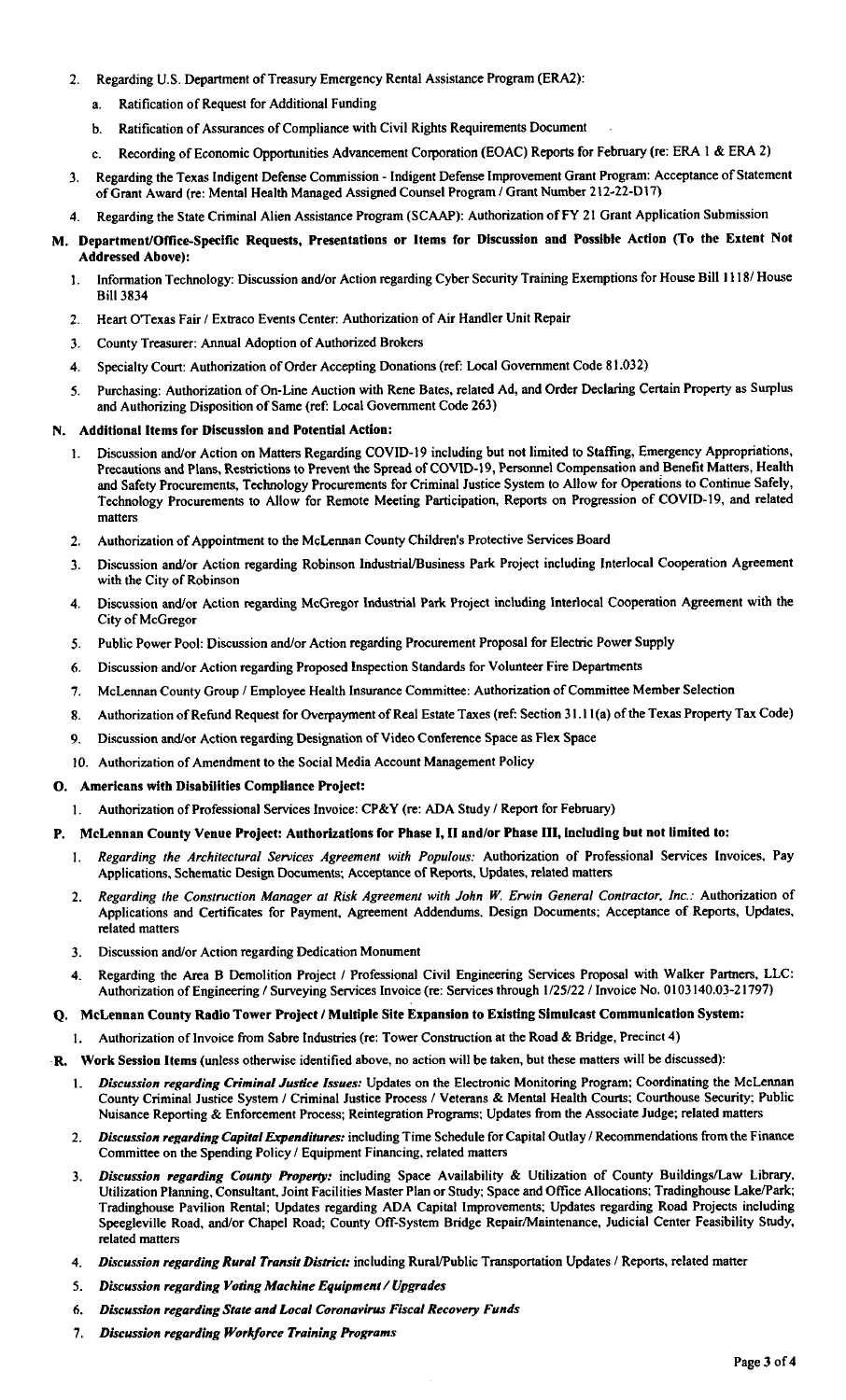#### S. Executive/Closed Session

- 1. Section 551.071 of the Government Code (V.C.T.A.): An executive/closed session will be held so that the Commissioners Court can seek and receive legal advice from its attorneys regarding pending or threatened litigation, settlement offers, claims, or other matters for which the attorneys' duties to their client under the Texas State Bar Disciplinary Rules of Professional Conduct Conflicts with the Open Meetings Act( Ch. 551, Gov. Code) if necessary for a subject contained on this agenda, and advice dealing with pending litigation, administrative claims or notices, and legal effects, liabilities, and legal options including but not limited to claims arising from Opioid Litigation, Civil Rights Cases, Tort Claims, or Other Pending or Threatening **Litigation**
- 2. Section 551.072 of the Government Code (V.C.T.A.): Regarding Real Property, including, but not limited to: (1) Right-Of-Way Acquisitions re: Expansion / Repair Project/s; and/or(2) Real Estate Purchase / Sale / Transfer / Trade / Offers to Purchase, Acquisition / Value / Donations of Real Property / Leases relative to Real Property, including, but not limited to, Potential Properties for Use by County / Public Facilities & Valuation of Current Property for Trade or Sale: Property transactions necessary to accommodate the footprint of the McLennan County Venue Project
- 3. Section 551.074 of the Government Code (V.C.T.A.): Regarding Personnel Matters including but not limited to: Personnel Review/ Evaluation of Commissioners Court Appointed Department Heads; Employment, Appointment, Termination, Hearing Grievances Against Employees or Public Officials; Incentive Pay; Personnel Matters Identified in any Open Session Item if Necessary, and related matters
- 4. Section 551.076 of the Government Code (V.C.T.A.): Deliberations regarding Security Devices or Security Audits
- 5. Section 551.087 of the Government Code (V.C.T.A): Regarding Economic Development Negotiations including, but not limited to (1) Discussion of Commercial / Financial Information Received from a Business Prospect/s; (2) Pending Negotiations / Potential Prospects and Projects; and/or (3) Discussion re: Offers of Financial or Other Incentives to Business Prospect/s
- 6. Section 551.089 of the Government Code (V.C.T.A.): Regarding Security Devices or Security Audits; including but not limited to (1) security assessments or deployments relating to information resources technology; (2) network security information as described by Section 2059.055(b); or (3) the deployment, or specific occasions for implementation, of security personnel, critical infrastructure, or security devices

T. Adjourn

Sig**yed this 10th day of <u>March</u>, 2022**  $\bm{\mathit{Leo}}\bm{\mathit{U}}$  on

SCOTT M. FELTON, County Judge

STATE OF TEXAS COUNTY OF McLENNAN •

I, J.A. "ANDY" HARWELL, County Clerk, and the Ex-Officio Clerk to the Commissioners Court, hereby certify that the above and foregoing is a true and correct copy of a NOTICE OF MEETING posted by me at the Courthouse door in Waco, McLennan County, Texas, where notices are customarily posted this 10th day of March, 2022.

Witness my hand and seal of office at Waco, McLennan County, Texas the <u>10th</u> day of <u>March,</u> 2022 at  $\frac{\sqrt{50}}{100}$  p.m.

J. A. " ANDY" HARWELL, County Clerk SEAL) McLennan County, Texas

BY: V Ussain Horsac Destand (Deputy)

Notice: Persons with disabilities in need of auxiliary aide or services may contact the County Judge's Office, (254) 757-5049, prior to the meeting date

> JA.' ANDY" HARWELL, County Clerk McLennan County, Texas



By Myrcetez Gowan-Perkma,